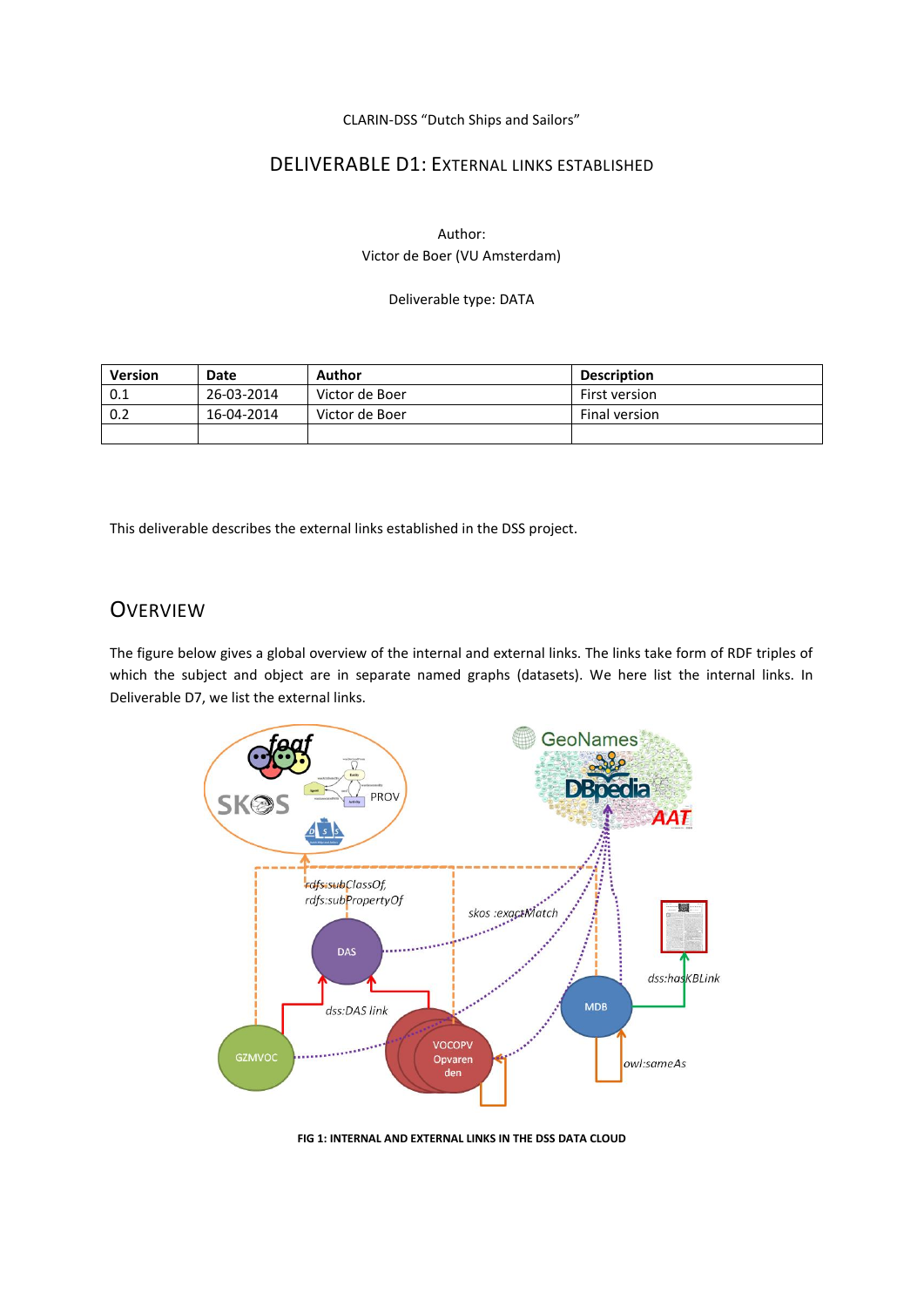## KB LINKS

One of the project goals was to link DSS records to newspaper articles from the Royal Library (KB). For this purpose, VU Master Student Andrea Bravo Balado has been working on multiple algorithms to perform this task. After careful consideration, it was determined that MDB dataset resources would be linked to KB since for this time period (19<sup>th</sup> Century), the Optical Character recognition was of sufficient quality needed for the algorithms to work.

A consolidated list of links is added to the DSS datacloud as a separate named graph [\(http://purl.org/collections/nl/dss/mdb/mdb\\_2\\_kb.ttl](http://purl.org/collections/nl/dss/mdb/mdb_2_kb.ttl) ) with appropriate provenance and content confidence metadata. The precision was based on evaluations of samples by Jur Leinenga. Links are manifested as RDF links between Ship records (aanmonsteringen) and external KB paragraph URIs. The table below lists the number of links.

| <b>Predicate</b> | #Triples | subjects | #Distinct   #Distinct<br>objects |
|------------------|----------|----------|----------------------------------|
| dss:has kb link  | 179120   | 9739     | 14273                            |

The figure below shows an example of external links for one aanmonstering.

| Admin<br>Places    | Repository<br>Help<br>Login<br>Query                                                   |
|--------------------|----------------------------------------------------------------------------------------|
|                    | Local view for "http://purl.org/collections/nl/dss/mdb/aanmonstering-del_gem-1879-101" |
|                    |                                                                                        |
| <b>Predicate</b>   | Value (sorted: default)                                                                |
| rdf:type           | dss:Aanmonstering <sup>2</sup>                                                         |
| dss:bestemming     | dss:Engeland $(GB)^2$                                                                  |
| dss:bewaarplaats   | dss:Delfzijl, Gemeentearchief $(Delfzijl)^2$                                           |
| dss:bronid         | $"1879-101"^{2}$                                                                       |
| dss:datum          | $"1879-07-31"^{2}$                                                                     |
| dss:grootte        | " $161$ " <sup>2</sup>                                                                 |
|                    | <http: resolve?urn="ddd:010063756:mpeg21:a0045:ocr" resolver.kb.nl=""></http:>         |
|                    | <http: resolve?urn="ddd:010063788:mpeg21:a0063:ocr" resolver.kb.nl=""></http:>         |
|                    | <http: resolve?urn="ddd:010063789:mpeg21:a0054:ocr" resolver.kb.nl=""></http:>         |
|                    | <http: resolve?urn="ddd:010100094:mpeg21:a0062:ocr" resolver.kb.nl=""></http:>         |
|                    | <http: resolve?urn="ddd:010100142:mpeg21:a0029:ocr" resolver.kb.nl=""></http:>         |
|                    | <http: resolve?urn="ddd:010101146:mpeg21:a0029:ocr" resolver.kb.nl=""></http:>         |
|                    | <http: resolve?urn="ddd:010101166:mpeg21:a0059:ocr" resolver.kb.nl=""></http:>         |
|                    | <http: resolve?urn="ddd:010101185:mpeg21:a0029:ocr" resolver.kb.nl=""></http:>         |
|                    | <http: resolve?urn="ddd:010101200:mpeg21:a0059:ocr" resolver.kb.nl=""></http:>         |
|                    | <http: resolve?urn="ddd:010101908:mpeg21:a0058:ocr" resolver.kb.nl=""></http:>         |
|                    | <http: resolve?urn="ddd:010102158:mpeg21:a0050:ocr" resolver.kb.nl=""></http:>         |
|                    | <http: resolve?urn="ddd:010102195:mpeg21:a0060:ocr" resolver.kb.nl=""></http:>         |
|                    | <http: resolve?urn="ddd:010102207:mpeg21:a0049:ocr" resolver.kb.nl=""></http:>         |
|                    | <http: resolve?urn="ddd:010102227:mpeg21:a0034:ocr" resolver.kb.nl=""></http:>         |
|                    | <http: resolve?urn="ddd:010102409:mpeg21:a0052:ocr" resolver.kb.nl=""></http:>         |
|                    | <http: resolve?urn="ddd:010102428:mpeg21:a0037:ocr" resolver.kb.nl=""></http:>         |
| dss:has KB article | <http: resolve?urn="ddd:010102478:mpeg21:a0036:ocr" resolver.kb.nl=""></http:>         |
|                    | <http: resolve?urn="ddd:010265335:mpeg21:a0073:ocr" resolver.kb.nl=""></http:>         |
|                    | <http: resolve?urn="ddd:010265341:mpeg21:a0065:ocr" resolver.kb.nl=""></http:>         |
|                    | $\leq$ http://resolver.kb.nl/resolve?urn=ddd:010265472:mpeg21:a0061:ocr>               |

**FIG 2: SCREENSHOT SHOWING EXTERNAL KB LINKS OF AN EXAMPLE AANMONSTERING URI**

GEONAMES LINKS